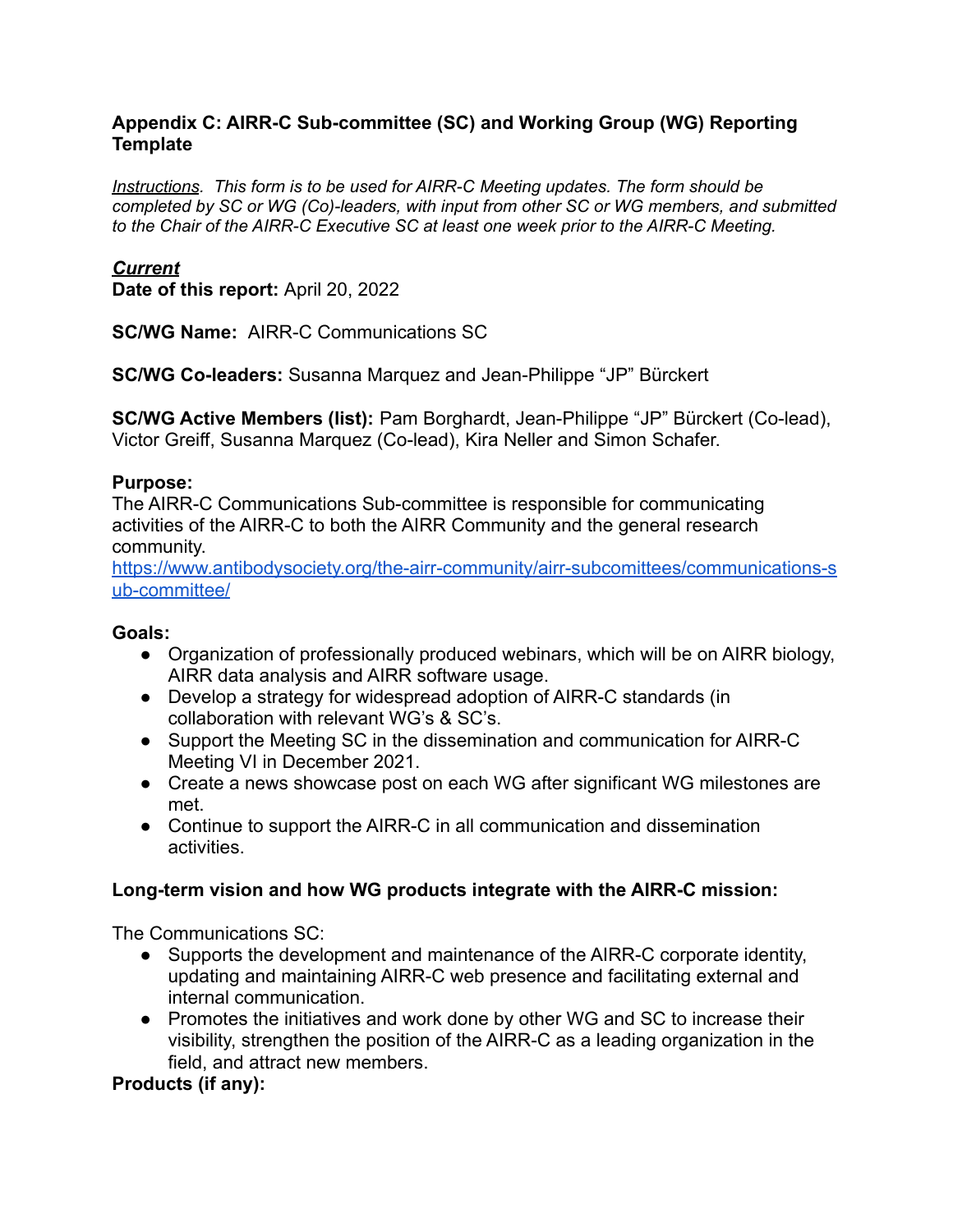# **Resources (if any):**

The Communications SC is currently maintaining the following resources:

| Resource       | Link                                                        | Main purpose                                                                            | Analytics                                                                                                                                                        |
|----------------|-------------------------------------------------------------|-----------------------------------------------------------------------------------------|------------------------------------------------------------------------------------------------------------------------------------------------------------------|
| Website        | https://www.antibod<br>ysociety.org/the-airr<br>-community/ | Dissemination of<br>AIRR-C related<br>information                                       | Page view statistics<br>19,337<br>See appendix for<br>more details<br><b>(AIRR-C website</b><br>pageviews and<br><b>AIRR-C Webinar</b><br>pageviews).            |
| YouTube        | https://www.youtub<br>e.com/c/AIRRCom<br>munity             | Dissemination of<br><b>AIRR-C videos</b><br>(meetings,<br>webinars,)                    | Subscribers: 323<br>Total views: 5281<br>See Appendix for<br>more details<br><b>Monthly views by</b><br>video)                                                   |
| <b>Twitter</b> | https://twitter.com/ai<br>rr community                      | Dissemination of<br><b>AIRR-C related</b><br>information                                | 1066 followers.<br>Over the last 28<br>days, AIRR-C<br>tweets have been<br>seen 1782 times<br>and the profile has<br>been visited $\approx$<br>1,357 times.      |
| LinkedIn       | https://www.linkedin<br>.com/company/the-<br>airr-community | Dissemination of<br><b>AIRR-C related</b><br>information                                | 101 followers, 8<br>posts. dedicated<br>hashtags:<br>#airrcommunity and<br>#theairrcommunity<br>See Appendix for<br>more details<br>visitors and page<br>views). |
| <b>Slack</b>   | http://airrcommunity<br>.slack.com                          | Internal and<br>external<br>communication,<br>complementary to<br>https://b-t.cr/ forum | Members: 139<br>(more than 100<br>new members<br>since last report)                                                                                              |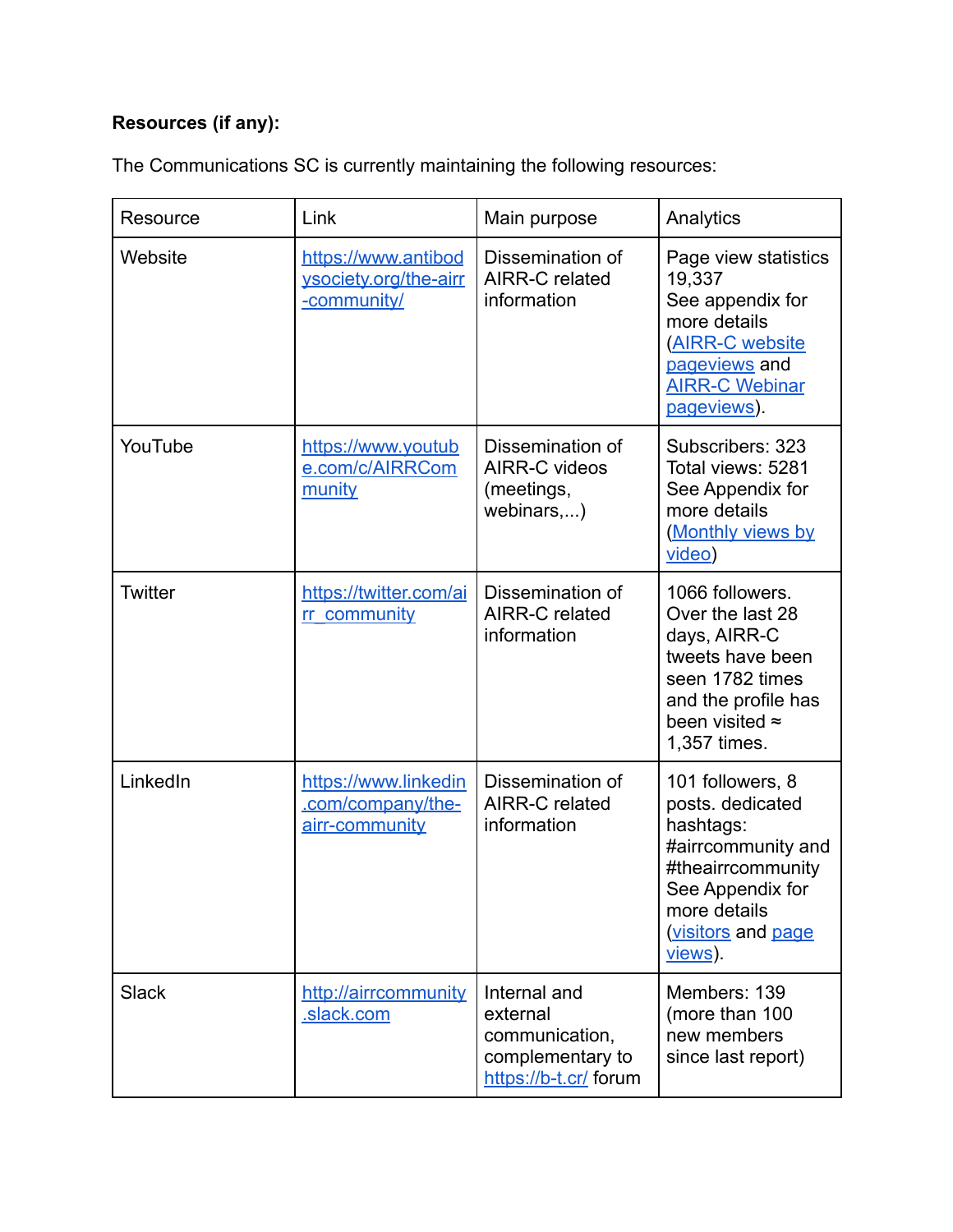# **Progress report on current purpose, goals, products and resources:**

- 1. Goal: Organisation of professionally produced **webinars** (financially supported by TAbS):
	- We have published announcements, news items and videos of:
	- a. [The Adaptive Immune Receptor Repertoires Webinar](https://www.antibodysociety.org/learningcenter/adaptive-immune-receptor-repertoires-webinar-series/) Series.
		- i. 2021-04-06. [Steps in data processing and analysis](https://www.youtube.com/watch?v=8zkQ7HjtWNQ&ab_channel=AIRRCommunity) of adaptive [immune receptor repertoires: best practices, pitfalls, and future](https://www.youtube.com/watch?v=8zkQ7HjtWNQ&ab_channel=AIRRCommunity) [directions](https://www.youtube.com/watch?v=8zkQ7HjtWNQ&ab_channel=AIRRCommunity). Victor Greiff.
		- ii. 2021-05-04. [The AIRR Data Commons: 4 billion reasons](https://www.youtube.com/watch?v=pUsfrS7vPB4&ab_channel=AIRRCommunity) to store, [analyze and share antibody/B-cell and T-cell receptor repertoire](https://www.youtube.com/watch?v=pUsfrS7vPB4&ab_channel=AIRRCommunity) [data](https://www.youtube.com/watch?v=pUsfrS7vPB4&ab_channel=AIRRCommunity). Felix Breden, Brian Corrie, Kira Neller and Scott Christley.
		- iii. 2021-06-03 and 2021-06-15. Fundamentals of the Immune System. Jamie Scott. Links to [Part 1](https://www.youtube.com/watch?v=9HE1fjdaFNg&ab_channel=AIRRCommunity) and [2](https://www.youtube.com/watch?v=ot_GAQX2afo&ab_channel=AIRRCommunity).
		- iv. 2021/10/07 [Easy, fast, and practical AIRR analysis.](https://www.youtube.com/watch?v=s4WvdS47CD4&ab_channel=AIRRCommunity) Exploration of [single-cell and bulk immune repertoire data in R using Immunarch](https://www.youtube.com/watch?v=s4WvdS47CD4&ab_channel=AIRRCommunity) [with application to immunotherapy](https://www.youtube.com/watch?v=s4WvdS47CD4&ab_channel=AIRRCommunity). Vadim I. Nazarov.
		- v. 2021/11/09 [Reconstruction & analysis of B cell lineage](https://www.youtube.com/watch?v=ZNOSQGh22X4&ab_channel=AIRRCommunity) trees from [single cell data Immcantation.](https://www.youtube.com/watch?v=ZNOSQGh22X4&ab_channel=AIRRCommunity) Kenneth B. Hoehn and Susanna Marquez.
		- vi. 2022/02/10 [Computational mining of immune receptor](https://www.youtube.com/watch?v=NYlQ7FGYYrE&ab_channel=AIRRCommunity) germline [gene loci variation](https://www.youtube.com/watch?v=NYlQ7FGYYrE&ab_channel=AIRRCommunity) Martin Corcoran, Ayelet Peres, Oscar Rodriguez
	- b. Sessions from the AIRR Community Meeting V: Pre-Meeting "[AIRR-seq in](https://www.youtube.com/playlist?list=PLV2iV_gQTXrHpdnNPnfiBtwS1ovRDorYp) [the Pandemic](https://www.youtube.com/playlist?list=PLV2iV_gQTXrHpdnNPnfiBtwS1ovRDorYp). " The meeting happened in 2020-12, but recorded sessions were published in April 2021.
	- c. [FOCIS 2021.](https://www.youtube.com/watch?v=Hq13zjb392s&list=PLV2iV_gQTXrGNRIdHdu2OdfZ9LjbQ7tEa)
- 2. Goal: Develop a **strategy** for widespread adoption of AIRR-C standards. Updates:
	- a. This is a complex, long-term goal, to be developed in collaboration with AIRR-C Exec and with input from other SC/WG members.
- 3. Goal: **Support the Meeting SC** in dissemination and communication for AIRR-C Meeting VI.

Updates:

- a. [New Dates. AIRR Community Meeting VI: "Exploring New Frontiers"](https://www.antibodysociety.org/the-airr-community/meetings/airr-community-meeting-vi-exploring-new-frontiers/)
- b. [AIRR Community Meeting VI: "Exploring New Frontiers"](https://www.antibodysociety.org/the-airr-community/meetings/airr-community-meeting-vi-exploring-new-frontiers/)
- c. Follow us on Twitter: #airrc6
- 4. Create a **news showcase post** on each WG after significant WG milestones are met
	- a. [Needs and challenges of biological controls for AIRR-sequencing](https://www.antibodysociety.org/airr-community/needs-and-challenges-about-biological-controls-for-airr-sequencing-standardization-an-airr-c-review-published-in-elife/) [standardization: an AIRR-C review published in eLife](https://www.antibodysociety.org/airr-community/needs-and-challenges-about-biological-controls-for-airr-sequencing-standardization-an-airr-c-review-published-in-elife/)
	- b. [COVID-19 AIRR-seq Vaccine Data Available!](https://www.antibodysociety.org/airr-community/covid-19-airr-seq-vaccine-data-available/)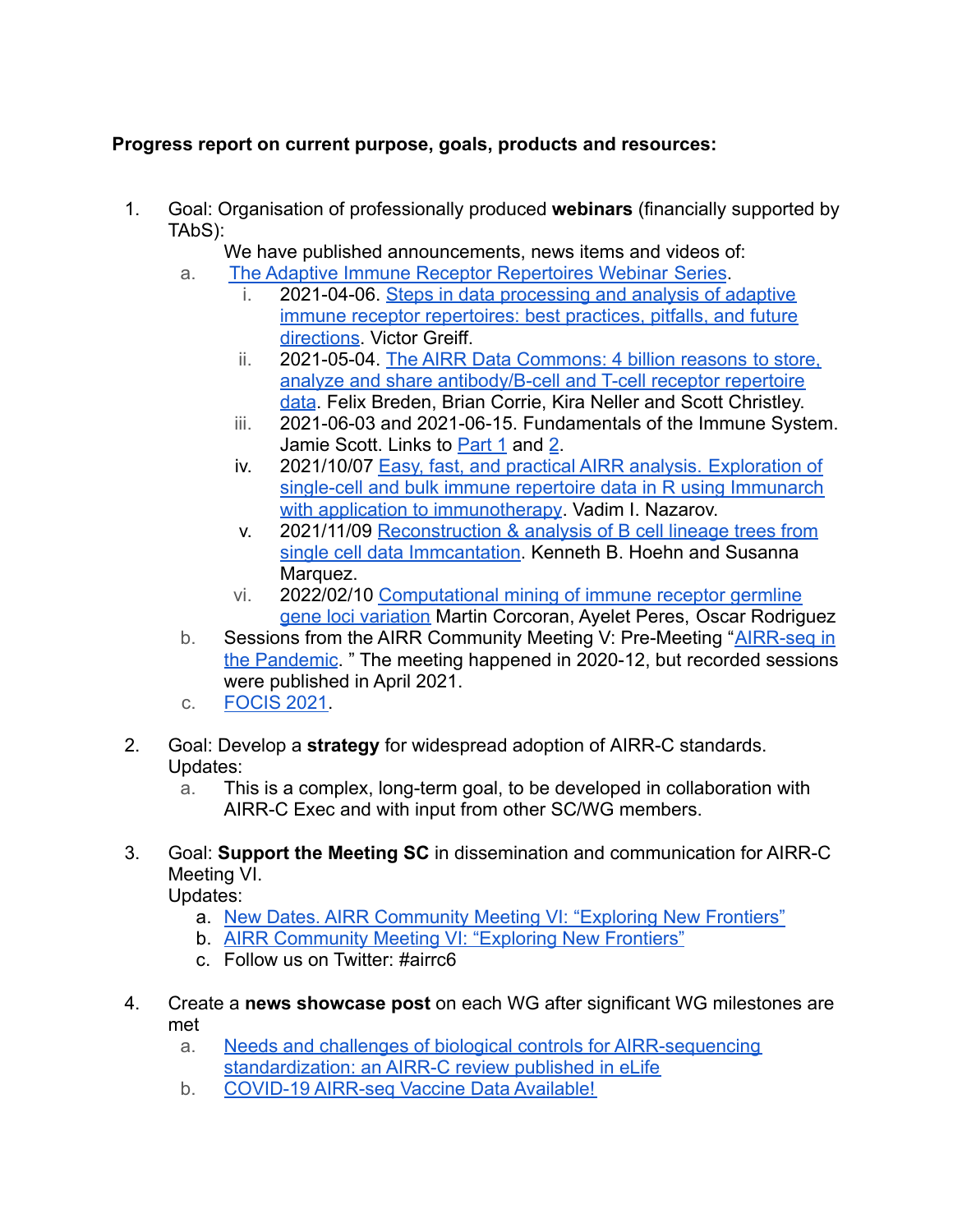- c. [The AIRR-C Diagnostics Working Group published on the future of blood](https://www.antibodysociety.org/airr-community/the-airr-c-diagnostics-working-group-published-on-the-future-of-blood-testing-using-airr-technology/) [testing using AIRR technology](https://www.antibodysociety.org/airr-community/the-airr-c-diagnostics-working-group-published-on-the-future-of-blood-testing-using-airr-technology/)
- d. [A newly certified AIRR-compliant software tool: The Immcantation](https://www.antibodysociety.org/airr-community/a-newly-certified-airr-compliant-software-tool-the-immcantation-framework/) **[Framework](https://www.antibodysociety.org/airr-community/a-newly-certified-airr-compliant-software-tool-the-immcantation-framework/)**
- e. [Three newly certified AIRR-compliant software tools: ImmuneML,](https://www.antibodysociety.org/airr-community/three-newly-certified-airr-compliant-software-tools-immuneml-compairr-and-dandelion/) [CompAIRR, and Dandelion](https://www.antibodysociety.org/airr-community/three-newly-certified-airr-compliant-software-tools-immuneml-compairr-and-dandelion/)
- 5. Continue to support the AIRR Community in all **communication and dissemination activities**
	- a. [The AIRR Community has started a Webinar Series](https://www.antibodysociety.org/airr-community/the-airr-community-has-started-a-webinar-series/)
	- b. [Interns looking for Integrated Immunology Projects](https://www.antibodysociety.org/airr-community/interns-looking-for-integrated-immunology-projects/)
	- c. [AIRR Community 2022 Executive Sub-committee Election](https://www.antibodysociety.org/airr-community/airr-community-executive-sub-committee-election/)
	- d. [Announcing AIRR Community Service Prize 2022 Nominations!](https://www.antibodysociety.org/airr-community/announcing-airr-community-service-prize-2022-nominations/)
	- e. AIRR-C Meeting VI Registration Is Live!
	- f. [AIRR Community Meeting VI Event Information May 17-19, 2022](https://www.antibodysociety.org/airr-community/airr-community-meeting-vi-event-information-may-16-19-2022/)
	- g. [Glossary of terms](https://zenodo.org/record/5095381#.YTJK7NNKjgE) (now led C. Busse)
	- h. In progress with others: improve internal communications (email, google groups), adoption strategy.
	- i. Support the initiation of the AIRR-C Diagnostics WG podcast series (logo, website) [onairr.airr-community.org](http://onairr.airr-community.org/).
	- j. In progress: transferring [B-T.CR forum](https://b-t.cr/) to AIRR-C
	- k. Merchandising. Launching soon, an [AIRR-C online shop](https://airrcmerch.teemill.com/) where T-shirts and other items with the AIRR-C logo can be ordered.

# *Proposed plans for the coming interval:*

### **Purpose:**

The AIRR-C Communications Sub-committee is responsible for communicating activities of the AIRR-C to both the AIRR Community and the general research community.

[https://www.antibodysociety.org/the-airr-community/airr-subcomittees/communications-s](https://www.antibodysociety.org/the-airr-community/airr-subcomittees/communications-sub-committee/) [ub-committee/](https://www.antibodysociety.org/the-airr-community/airr-subcomittees/communications-sub-committee/)

# **Goals:**

- 1. Finalize an AIRR-C **adoption and sustainability** strategy to be developed in collaboration with AIRR-C Exec and with input from other SC/WG members.
- 2. Improve our communication strategy and networking with **industry** members. We want to build a relationship that will facilitate the organization of sponsored events and activities, will help our students access companies to search for industry opportunities, and the industry members will be able to access a diverse pool of scientists (from junior to senior).
	- a. Learn more about our industry members and any specific unmet needs they have, to try to fill the gap.
	- b. Do market research (what companies are out there, working in the AIRR field) and identify potential new members. This will be done in collaboration with the Software WG, and will contribute to gaining a better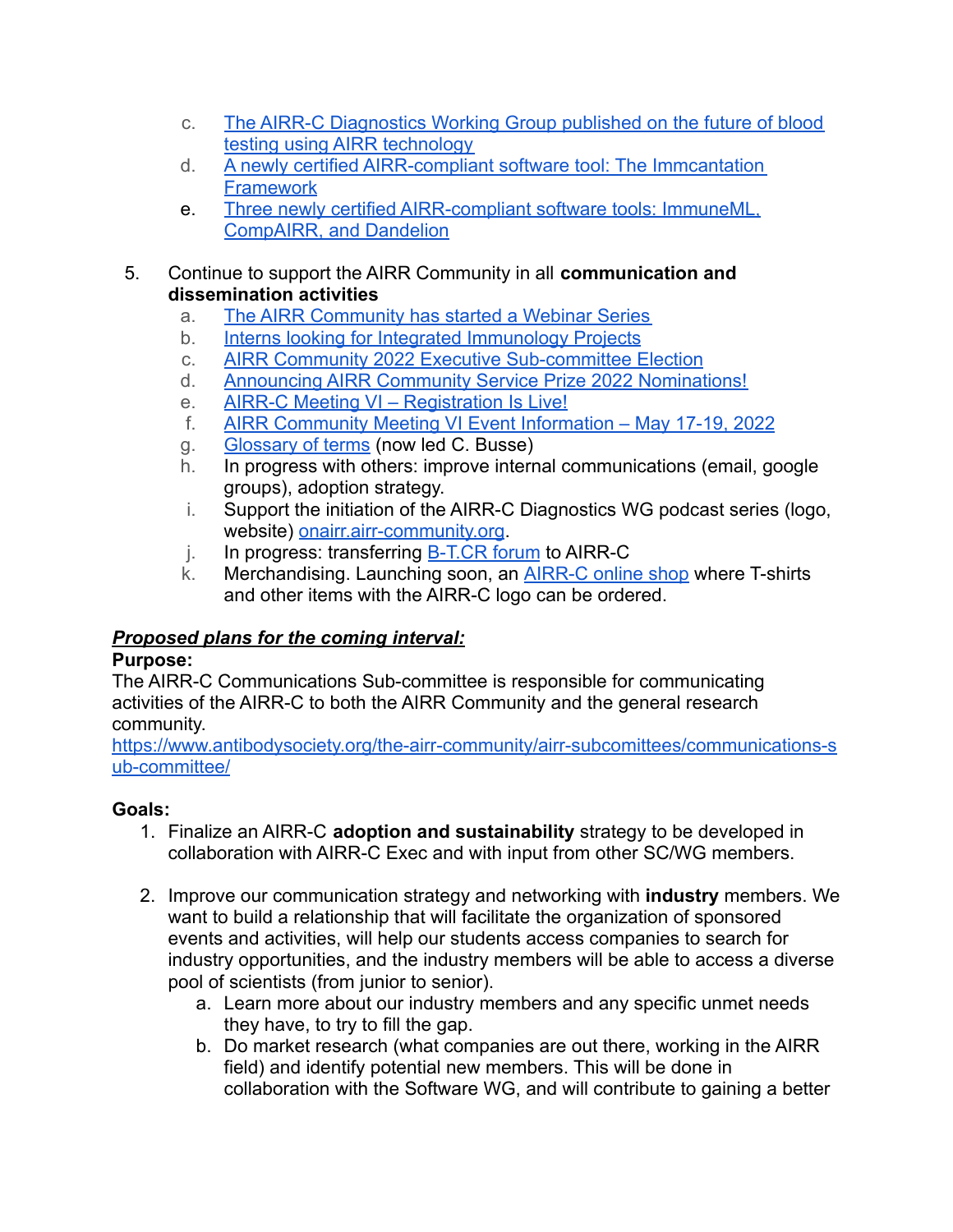understanding of the software landscape and promoting the adoption of the AIRR-C standards.

- c. Improve our communication strategy to attract new members.
	- Create posters, brochures, cards, and other corporate materials that can be used in conferences to promote AIRR-C.
	- Collect AIRR-C resources particularly useful for industry members and potential members and present them in a way that is useful and attractive for them. Examples are a newsletter with updates relevant to them, and a section on the AIRR-C website that easily helps find tools, experts, and webinars.
- d. Organize meetups industry/students, to help AIRR-C mentees explore industry opportunities.
- 3. Collaborate with Diagnostics WG, Legal and Ethics WG, and Meetings SC in organizing an **event** covering AIRR+AI/ML+legal+regulatory aspects.
- 4. Continue to:
	- a. Organize professionally produced **webinars** (financially supported by TAbS), which will be on AIRR biology, AIRR data analysis and AIRR software usage. We believe these webinars will further the AIRR-C mission, which is to disseminate AIRR-relevant knowledge and best practices.
	- b. **Support the Meeting SC** in dissemination and communication for AIRR-C Meeting VII (date and location TBD).
	- c. Continue to create an AIRR-C-related **news** showcase post on each WG after significant WG milestones are met
	- d. Continue to **support the AIRR Community in all communication** and dissemination activities: news on the website, podcasts, tweets…
- 5. Bring more members to the Communications SC.

# **Products (if any):**

# **Resources (if any):**

In addition to the resources that the Communications SC maintains (Website, YouTube, Twitter, LinkedIn, Slack), we will create a directory of companies that develop their activity in the field of AIRR analysis. We will create a web page to collect resources of particular interest to industry members, and a newsletter to share relevant updates.

# **Long-term vision and how WG or SC products integrate with the AIRR-C mission:**

The new goals for the next  $\sim$  18 months period have been strategically selected to improve the corporate image of the AIRR-C under the industry lens and contribute to the sustainability of the Community. By strengthening the communication with industry, and learning the specific needs of these members, we will be able to improve our efforts targeted to them and attract more members. This will enlarge the Community and the pool of potential sponsors to support our activities. At the same time, we will provide our non-industry members the opportunity to be exposed to new opportunities outside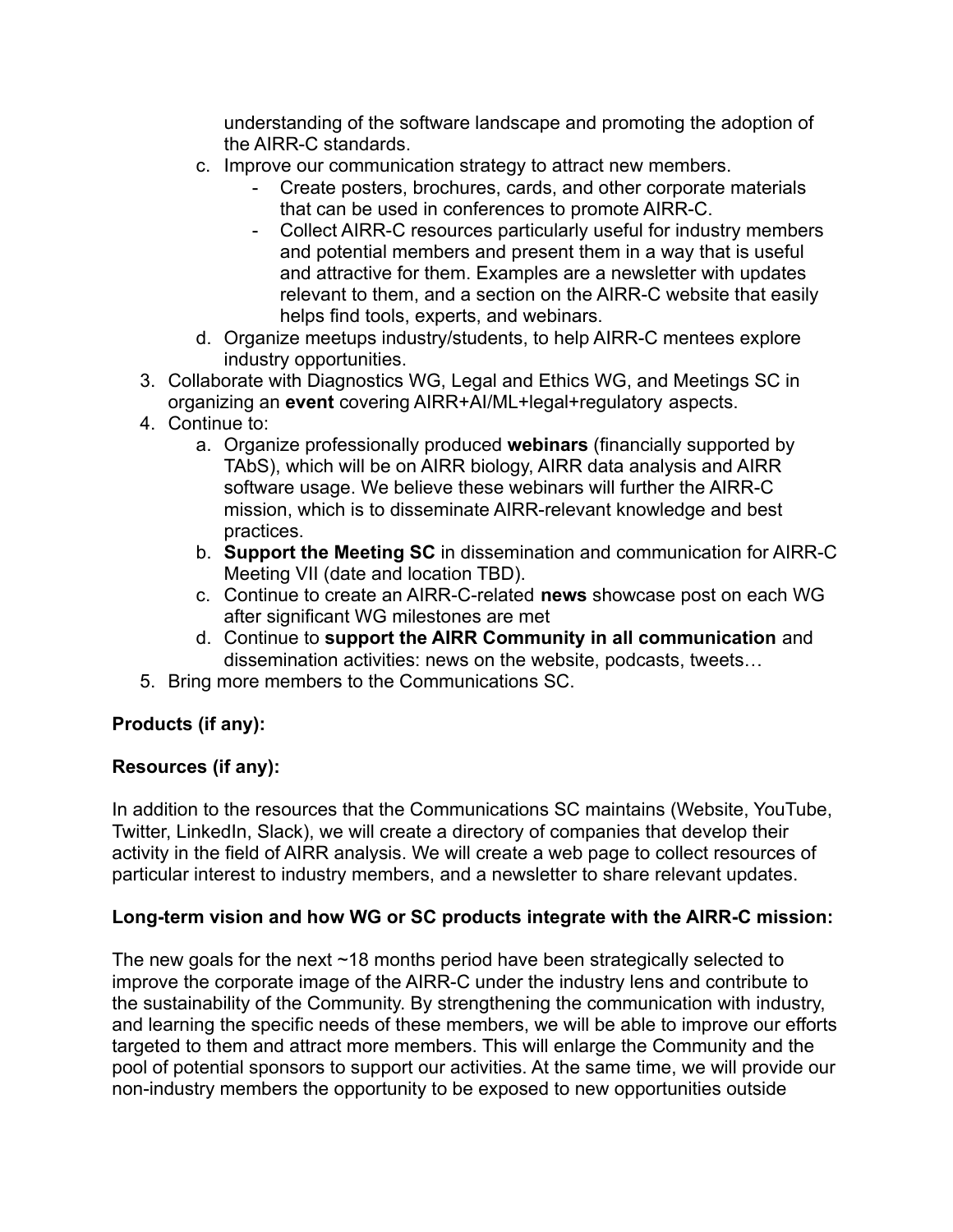academia.

### **Proposed SC/WG Co-leaders:**

Susanna Marquez and Jean-Philippe "JP" Bürckert

### **Appendix**

<span id="page-5-0"></span>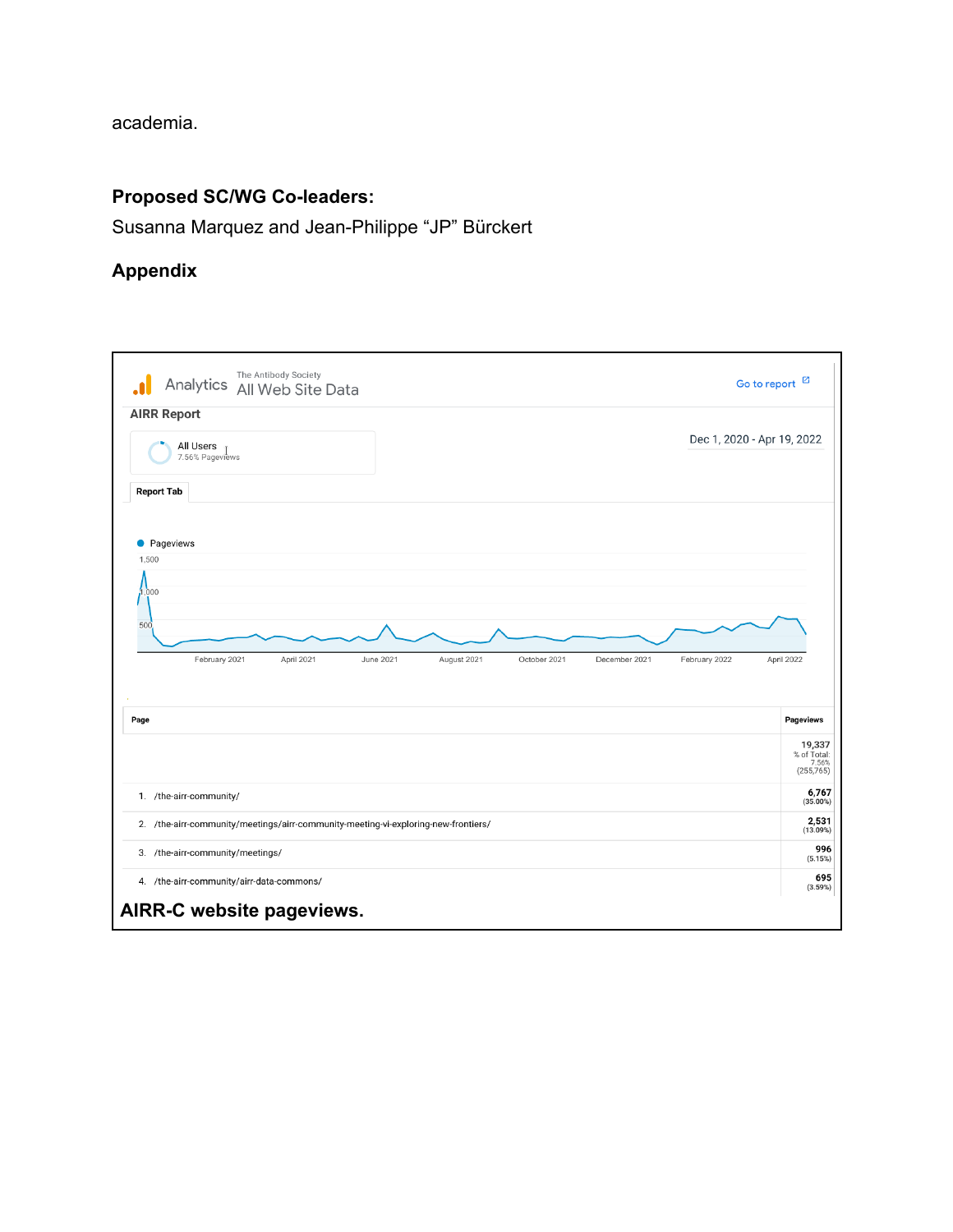<span id="page-6-0"></span>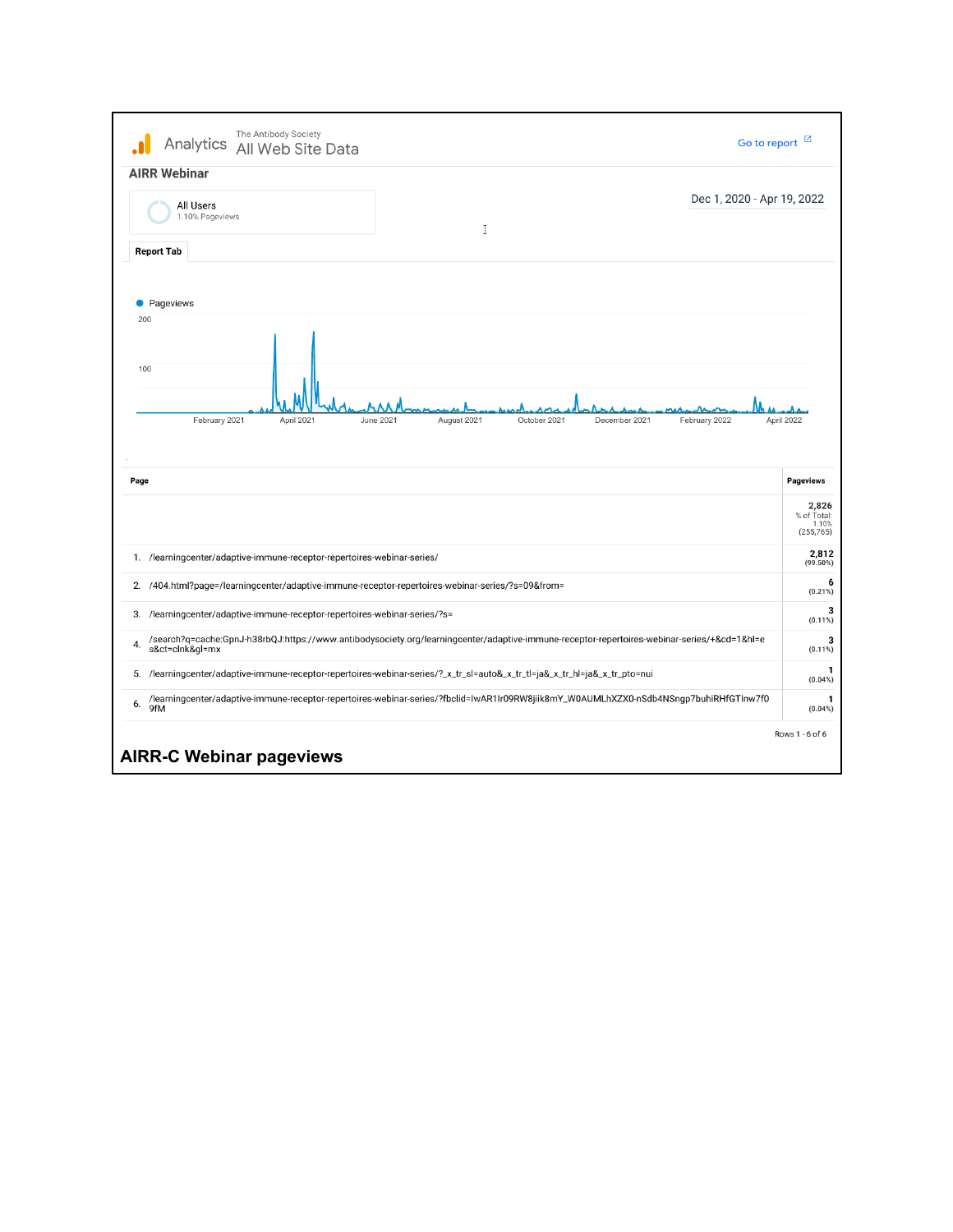

<span id="page-7-1"></span><span id="page-7-0"></span>